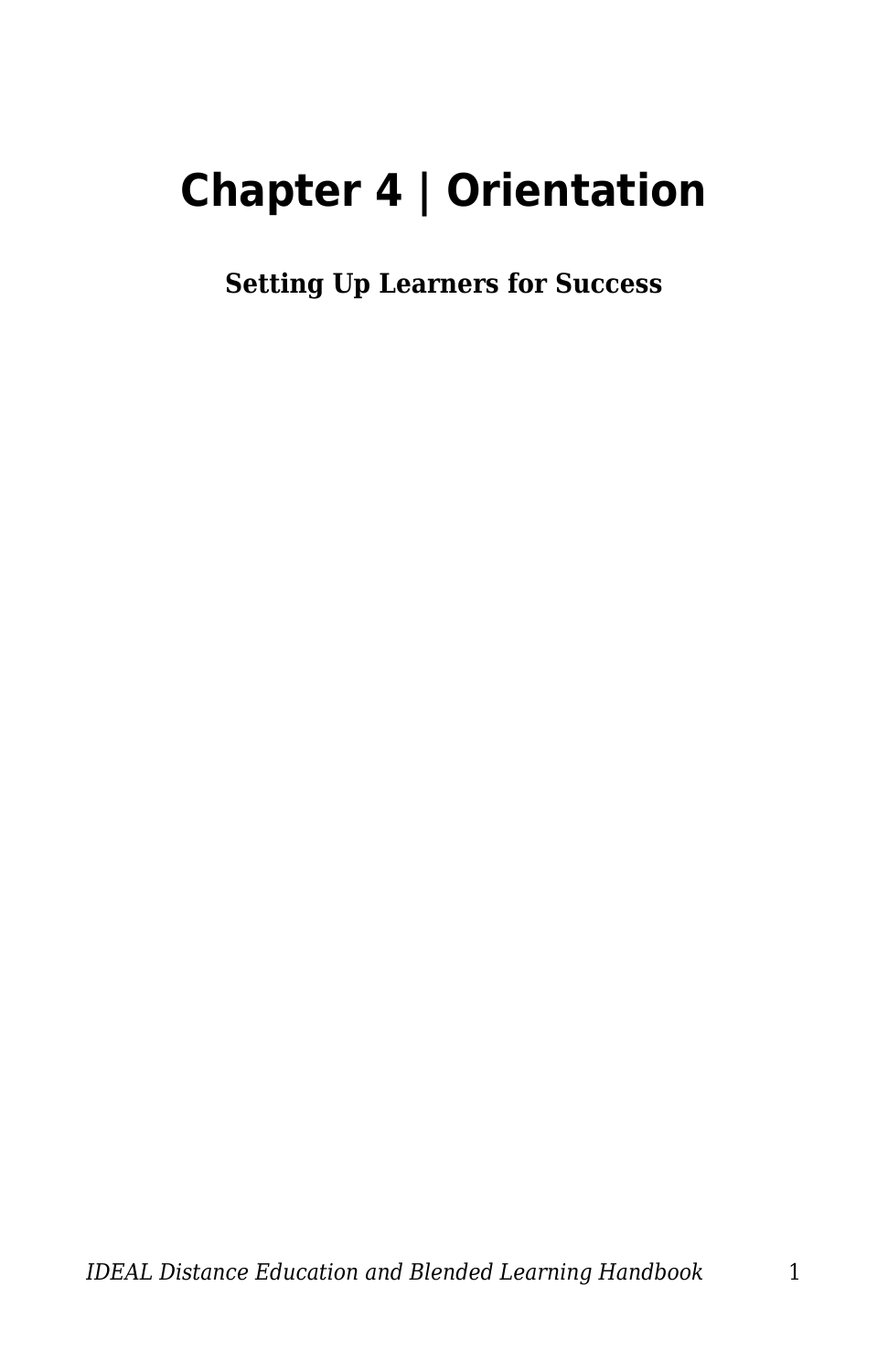### **Introduction**

Many distance educators assert that orientation is a key component of retention. In a longitudinal experimental study, Porter and Sturm (2006) found that learner persistence in distance education programs was connected to the quality of the orientation received prior to instruction. A key attribute of successful orientation programs was the time spent building a relationship with the instructor. A carefully planned orientation can provide an opportunity for the learner to get to know the distance education or blended learning instructor and provide time to address a wide range of issues that prepare learners for a successful and positive experience. Even if it is conducted remotely, via video conference calls, during the orientation, students build rapport with the teacher and are introduced to the curriculum materials and to the concept of working, at least in part, independently. In addition, orientation allows the teacher to determine if a particular program is a good match for students' interests and abilities, determine if students have the requisite skills to succeed, and make decisions about how to support student persistence.

Orientation can also be a time when teachers help students set goals for participating in the program and clarify expectations for course participants. Study skills, strategies for working independently, and computer skills can also be addressed. Finally, orientation provides a way for teachers to take care of "housekeeping" details, such as collecting contact information (e.g., a telephone number, email address, or Skype name).

### **Elements of a Solid Orientation**

Some elements of orientation for distance learners are similar to what typically occurs for in-person classroom programs. Teachers and students are introduced, students learn how to use the curricular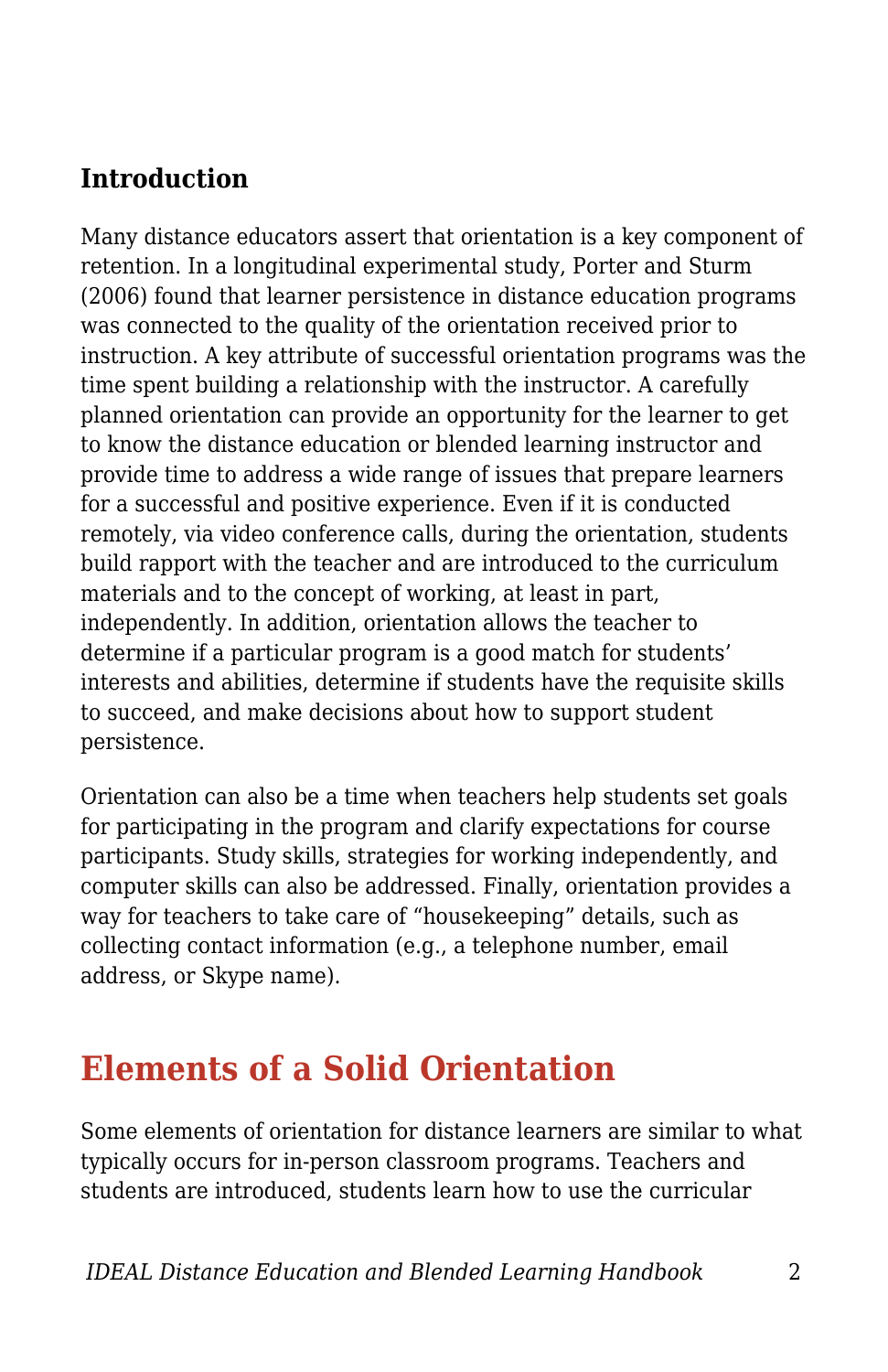materials, and course requirements are discussed. Orientation must also include activities that establish realistic expectations for distance study and provide students with a sense of how their distance learning experience will proceed. Additionally, the screening activities spelled out in Chapter 3 generally occur during orientation. The activities that should occur during an orientation session include:



Covering these topics is particularly important because although students have an idea of what is likely to happen when they step into a classroom, they most often do not have relevant history or experience with distance education.

### **Duration and Structure**

How long should an orientation be? This depends on what an individual organization determines it needs to include. Some organizations may decide their students will be prepared after a single four-hour orientation. Others may decide that students need a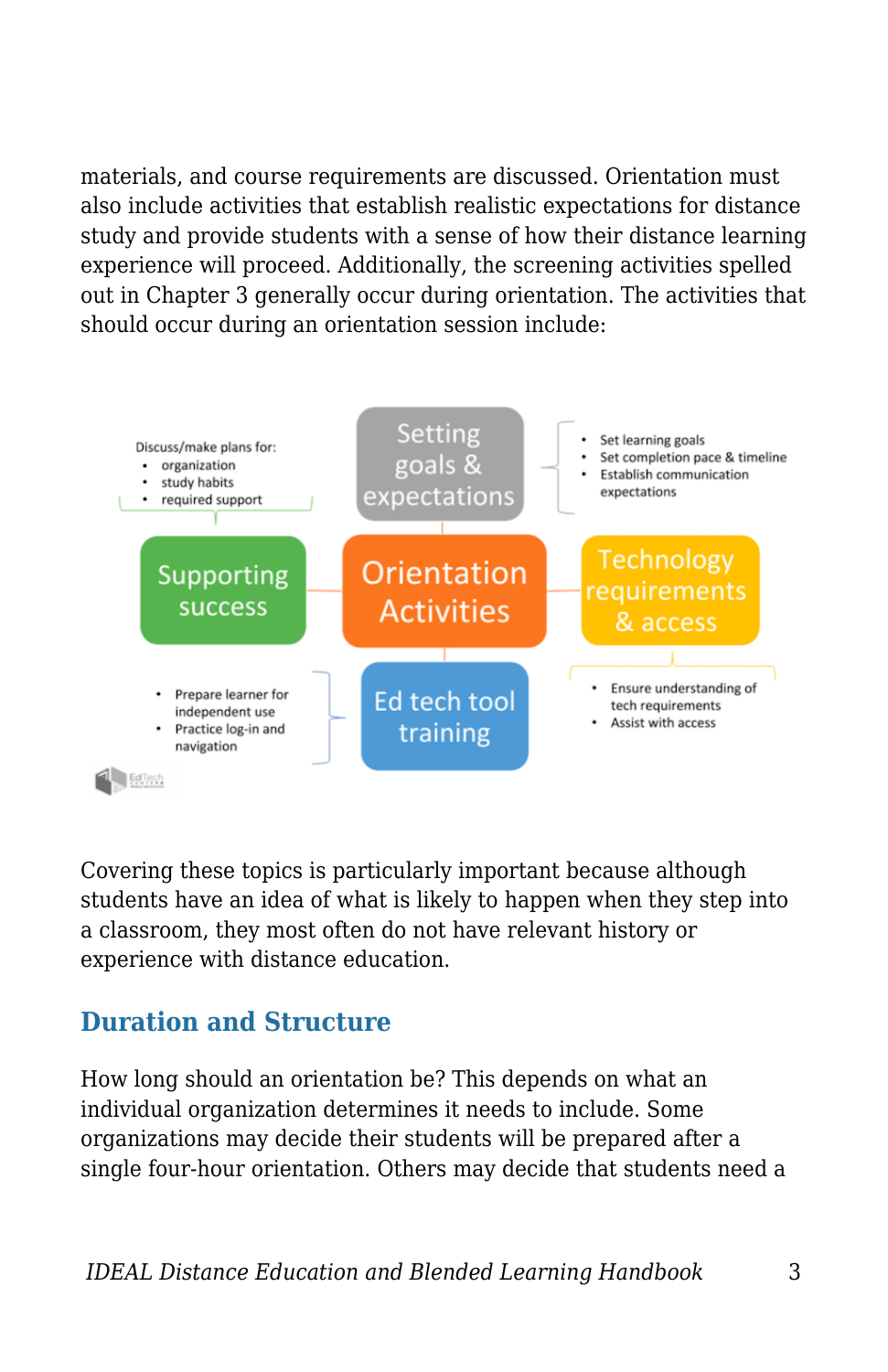more comprehensive, multipart orientation adding up to 6 or 8 hours. A few organizations have created orientation programs lasting 12 hours (at which point the students can be officially designated as distance learners in NRS reporting ([See Technical assistance guide](https://nrsweb.org/policy-data/nrs-ta-guide) [for performance accountability under the Workforce Innovation and](https://nrsweb.org/policy-data/nrs-ta-guide) [Opportunity Act, 2019](https://nrsweb.org/policy-data/nrs-ta-guide)). Each organization should determine how to structure its orientation to best prepare students.



Adult basic skills programs have offered both group and individual orientations for distance students. Group orientations are more efficient for the teacher and allow the student to meet others who will be working at a distance or participating in a blended learning cohort. This provides an opportunity for students to develop social support systems for their independent work. On the other hand, individual orientations may be more comfortable for students who might need individualized support to prepare for studying online. Pennsylvania offers orientation via Adobe Connect, a webinar software. Using this technology, teachers can orient either a group or individual student to distance learning no matter how far they are from the school.

The rest of this chapter explores the following topics:

- Setting and monitoring learner goals
- Setting expectations for study time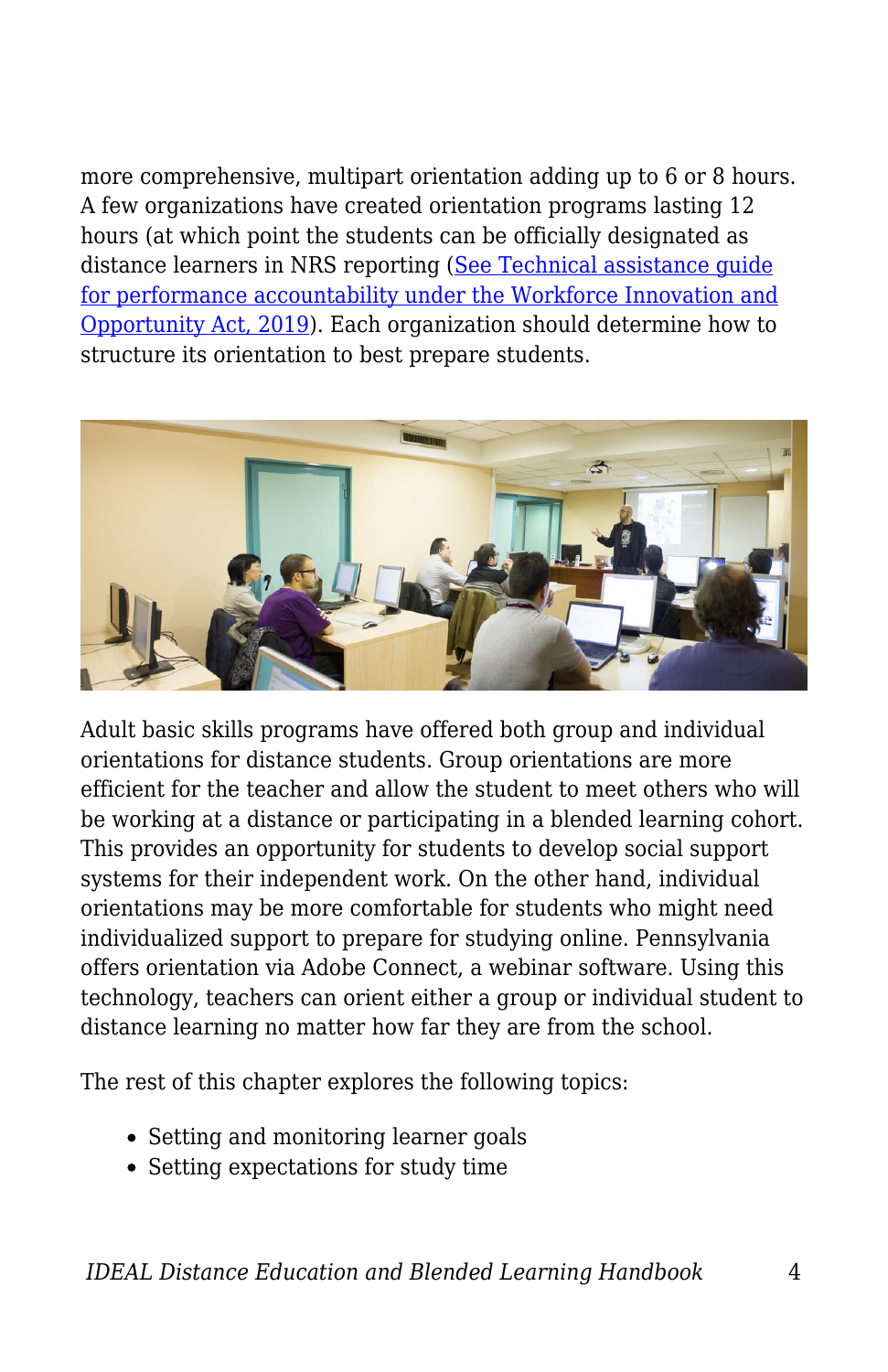- Accessing technology
- Determining the content of product-specific and technology training
- Helping students develop independent planning, organizational, and study skills
- Handling orientation at a distance

# **Identifying and Assessing Learner Goals**

Orientation is the time for learners to identify their goals for participating in distance or blended learning. Many organizations have goal setting as part of their usual intake process, and the information gained there should be given to the distance teacher. In addition to this, organizations should definitely consider additional questions about goals specific to distance education for the distance education orientation. This information is not only useful to the student, but assists the teacher in meeting the student's needs and determining whether a distance or blended model is a good fit for that particular student.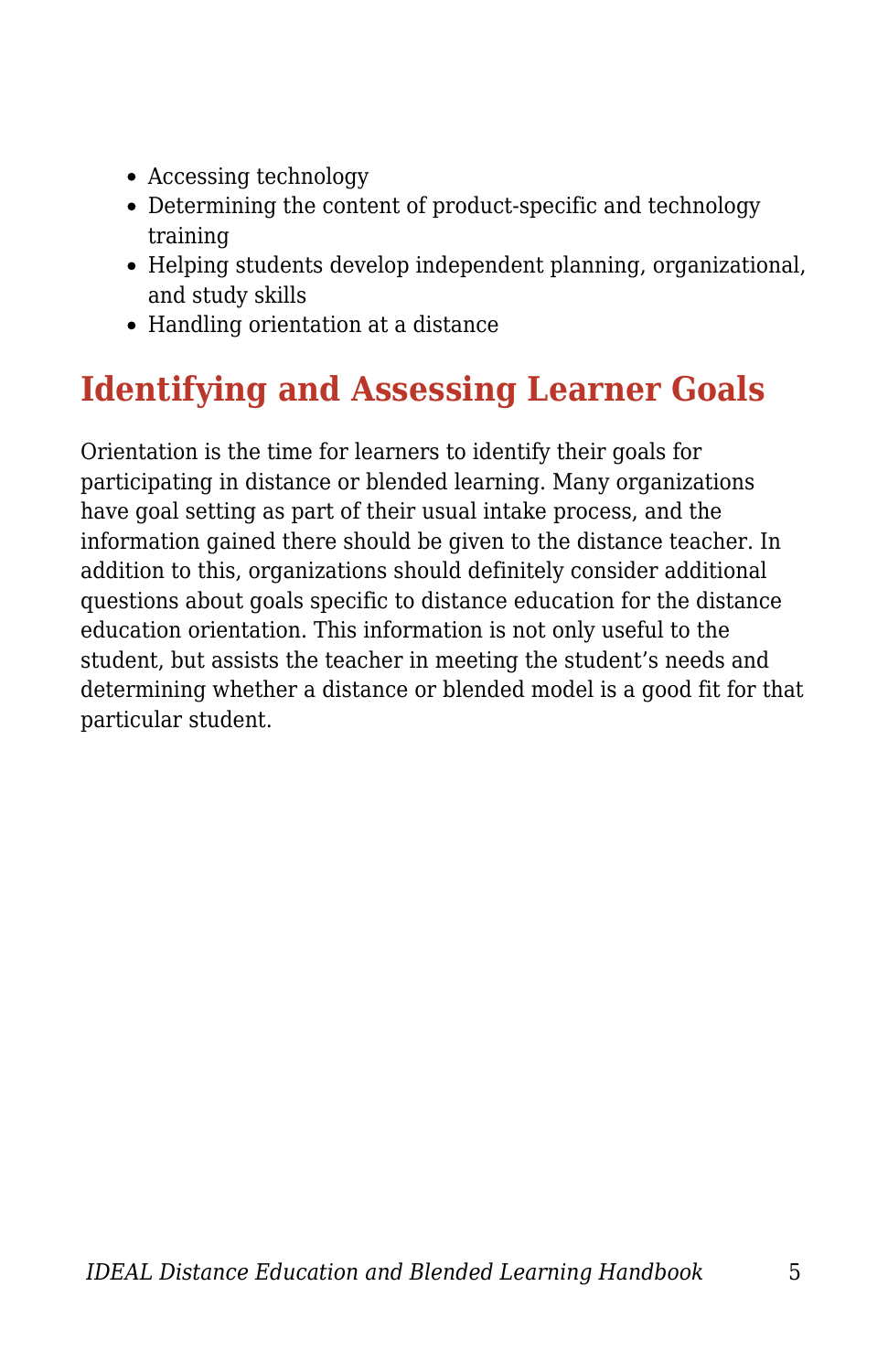**The Importance of Orientation Orientation is a critical part of the distance education program. It allows students to learn more about the expectations of the program and to learn what support they will receive from their teacher, We are also adding a career awareness piece to our orientation in order to identify the goals of our students and allow them to begin to develop career pathway plans. This will help us support better transitions to the workplace and postsecondary education. – a teacher in Pennsylvania**

Educators should look carefully at ways in which they can use goal setting to help guide their instructional planning. Asking questions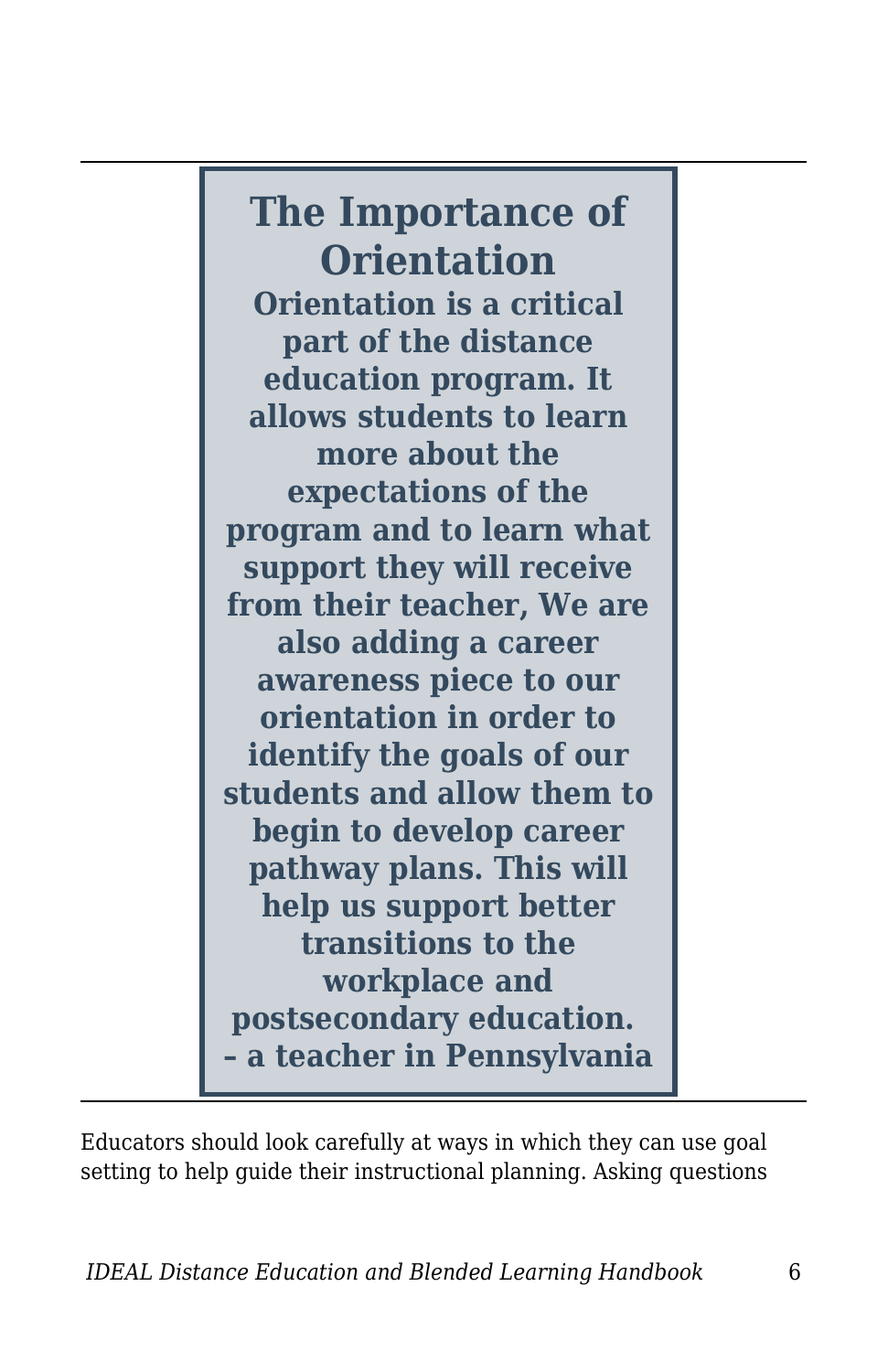about goal setting means going beyond information required by the NRS (e.g., obtain a job, earn a high school equivalency diploma, and improve literacy skills). (See [Technical assistance guide for](https://nrsweb.org/policy-data/nrs-ta-guide) [performance accountability under the Workforce Innovation and](https://nrsweb.org/policy-data/nrs-ta-guide) [Opportunity Act, 2019](https://nrsweb.org/policy-data/nrs-ta-guide).) These goals are a good starting point to guide students into the appropriate type of program (e.g., English language learning, high school equivalency diploma, or career pathways). However, to use goal setting as a basis for instructional planning, the goals need to be at a much more specific level—similar to what many educators call "objectives."

This involves breaking up the larger goal (e.g., get a high school equivalency diploma) into smaller steps that the student can accomplish in a realistic time frame (e.g., learn the algebra required on the high school equivalency test during the next semester). These more specific goals or objectives provide the teacher with direction in planning educational programming to meet the students' needs. They can help the teacher select the appropriate materials for students and provide more tangible, incremental milestones. Additionally, it may be helpful for the teacher to periodically revisit the goals with students. This allows the teacher and students to assess progress, adjust the instructional plan if needed, and refine the goals to reflect the students' growth. Used in this way, goal setting is not simply something required by reporting forms, but a valuable component of students' educational plans. (See the dated but still useful Project IDEAL Working Paper 3, [Using Assessment to Guide Instructional](https://edtech.worlded.org/wp-content/uploads/2017/07/WP3AssessmentGuidePlanning2004.pdf) [Planning for Distance Learners,](https://edtech.worlded.org/wp-content/uploads/2017/07/WP3AssessmentGuidePlanning2004.pdf) for more about this topic.)

Here are examples of goal planning resources.

- [Goals for Workplace Education context](https://docs.google.com/document/d/1zQCF9eq9nTk3ZQY_0E9M_Z5VoCi7KF5RMW7kEaJmL3Y/edit?usp=sharing)
- [Goal Setting Interview Any Context](https://docs.google.com/document/d/1BDTtzMx4tZ28Th9FLcUB8Kt_JTuCQYzOCBNQ21kvUKc/edit?usp=sharing)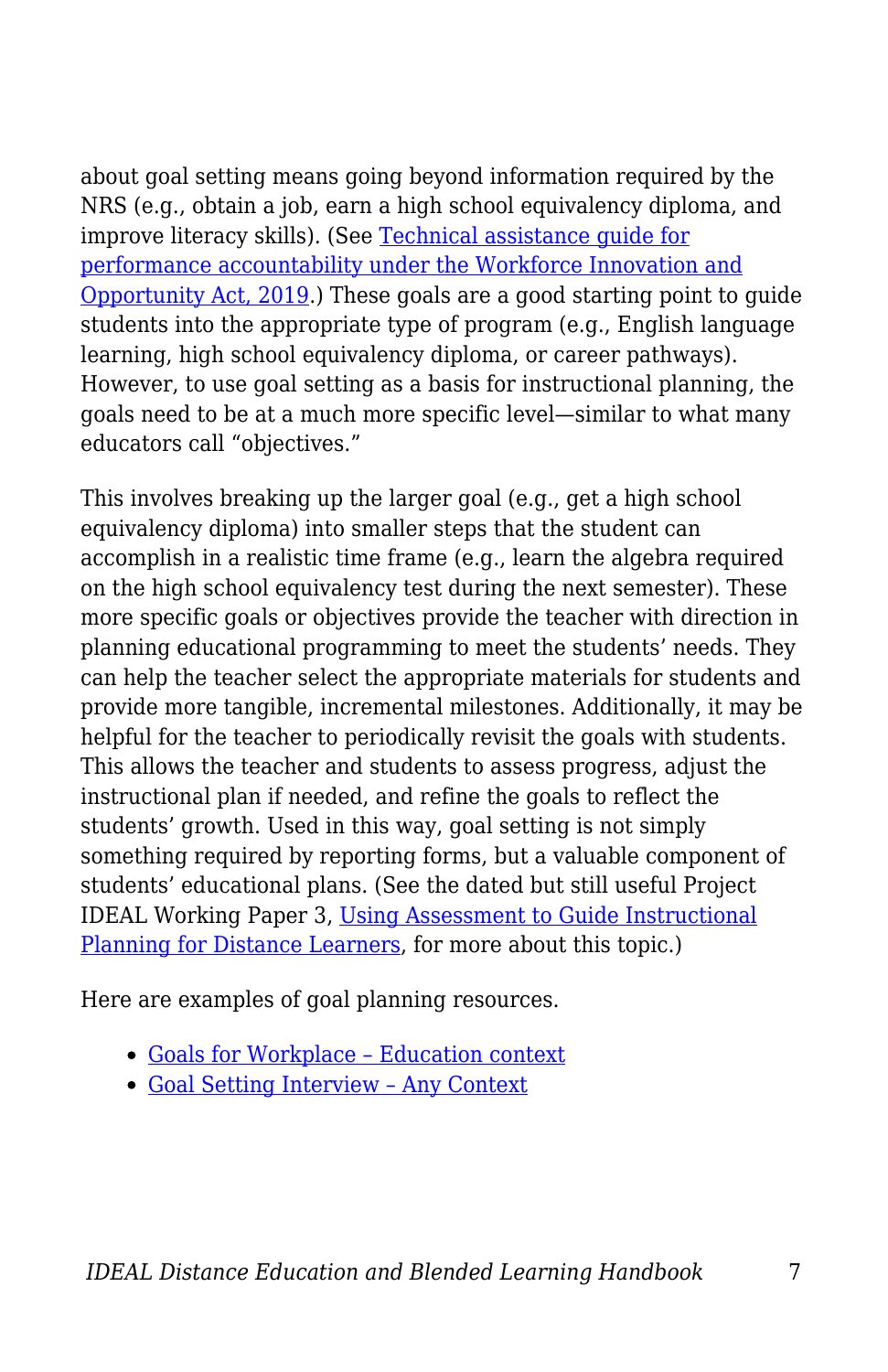# **Setting Expectations for the Class**

Orientation is the ideal time to set the expectations for the distance learning class or the independent online portion of a blended learning model. This ought to include what the student is expected to do and what the student should expect from the teacher. This is the time to spell out in detail the course requirements. The questions that follow are designed to guide teachers in setting expectations for students.

#### **Level of Structure**

One of the first things to get established is the amount of structure that will shape the learner experience and to make sure the learner understands this, too. For example, you may require a specific timeline and order or, alternatively, the student might be free to explore the material on their own. Make sure the answers to the following questions are included in your orientation.

- Are there due dates for completing student work? Does this vary depending on the learning resource being used?
- If there are self-directed online or non-digitized options for student learning, how and when will they be made available? How will they be submitted to the teacher?

### **Feedback and Expectations**

You need to decide what type of feedback students will receive on their work. Licensed curricula provide opportunities for feedback through autograded quizzes and learning activities. In addition to this feedback, distance education programs must consider what other feedback and support they will provide by answering the following questions.

• How does the teacher respond to students?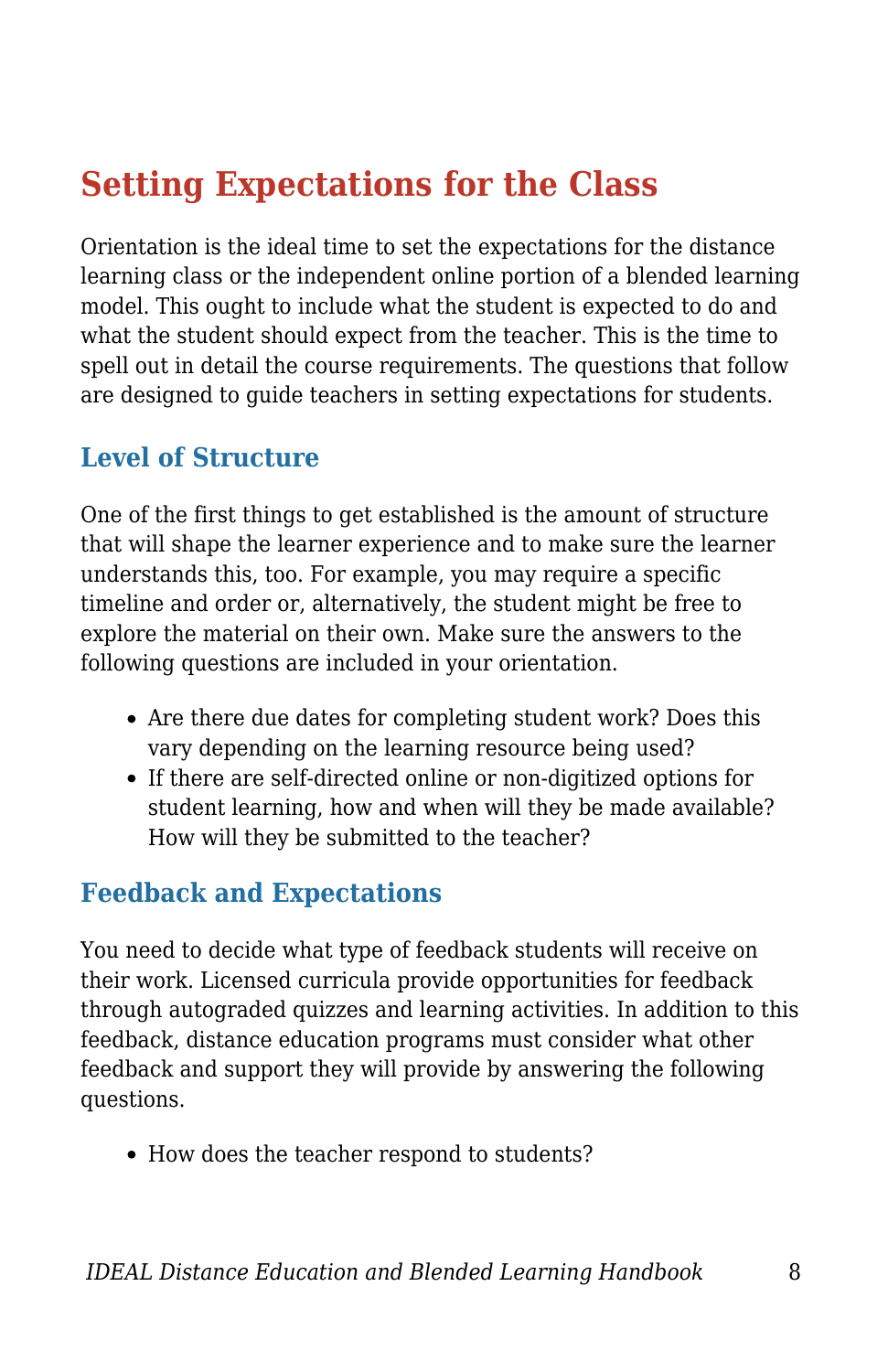

- How quickly should students expect teacher feedback on their online work?
- What should students do if they have questions?
- In a blended learning model, how much class time, if any, will teachers use to review content, answer questions, or give feedback on a learner's online work?

### **Marking Progress**

Recognition of progress is particularly important for students working entirely or partially at a distance. Be sure your learners know how you will help them gauge their progress and share it with you.

- Are students required to take progress tests embedded in the online curriculum they might be working on? If so, how and where will this be done?
- How and when will pre- and posttesting for reporting purposes be handled?
- Will the student earn digital badges or certificates to mark incremental goals or completion at the end of the course? What are the requirements in order to receive this recognition?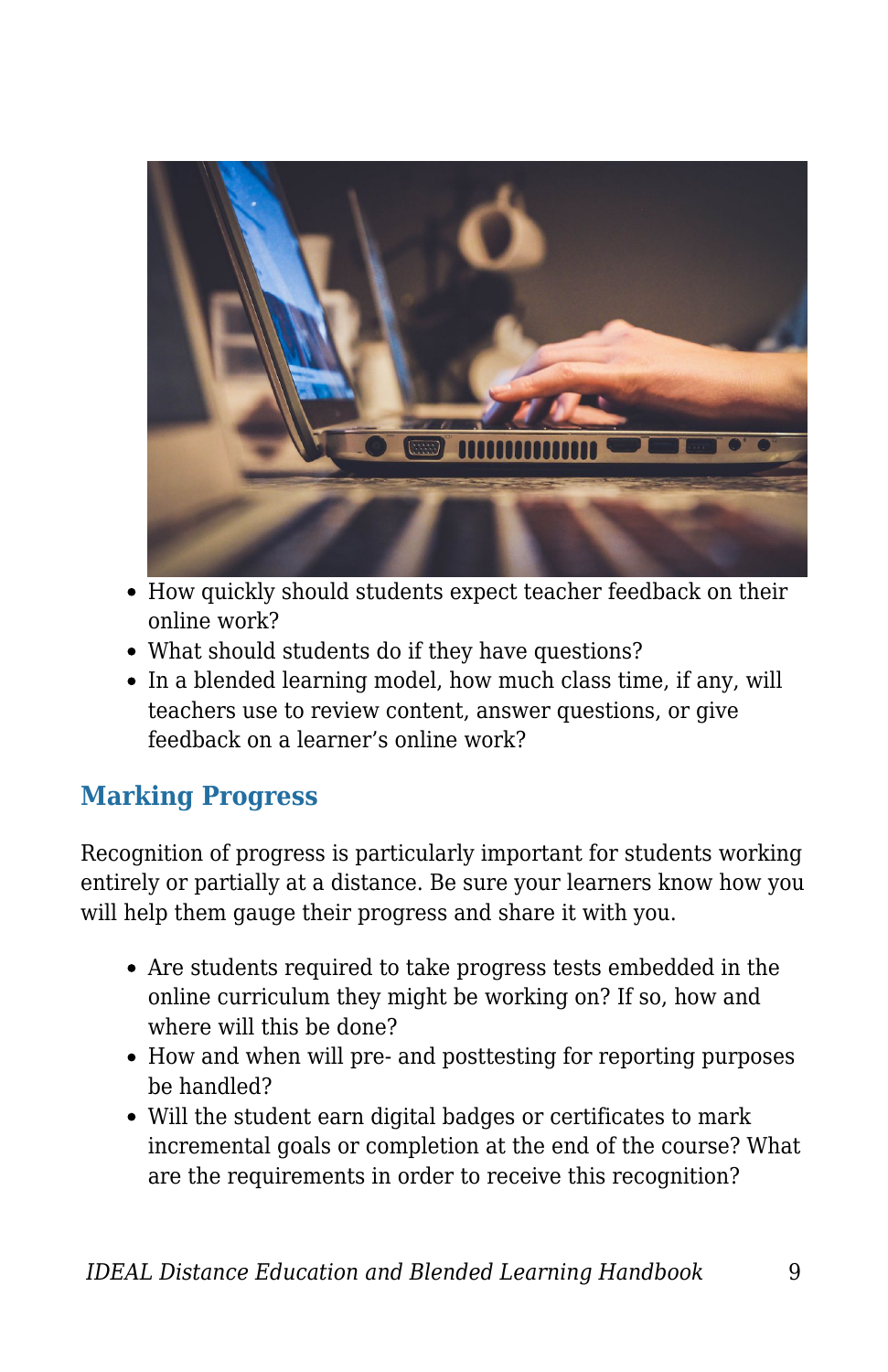### **Planning Communication**

Regular communication, whether a learner is making progress or not, is important for supporting persistence. Be sure your learners know how you expect to communicate. In your orientation you need to 1) set expectations around how assignments will be communicated, and 2) gather learner preferred modes of communication (e.g., email, text, phone call).

- Will you be communicating online? Make certain that both the student and teacher have each other's email address or videoconferencing information (e.g., Skype names). Make sure the student knows how to access an email system or the videoconferencing tool. If a learner does not have an email account, be ready with a current list of free email providers.
- Will you be telephoning and texting? Specify the times the teacher is available for calls and the number that a learner should call. Many adult learners text, so establishing expectations about texting can be very useful. Applications like WhatsApp (using a Google Voice number) or [Remind](https://www.remind.com/) make it possible to send text messages without sharing a telephone number.
- Will you have virtual or in-person office hours? Identify when and where these will be held, taking into consideration that using web conferencing/phone tools provides flexibility that helps overcome traditional barriers to learner participation. If teachers and students are comfortable with the technology, this could be a regularly scheduled time during which the teacher is available online for communication via Zoom, Google Meet, or Facebook Messenger.

### **Formalizing Expectations**

Many programs have had success with using a learning contract to make the responsibilities and expectations for both the teacher and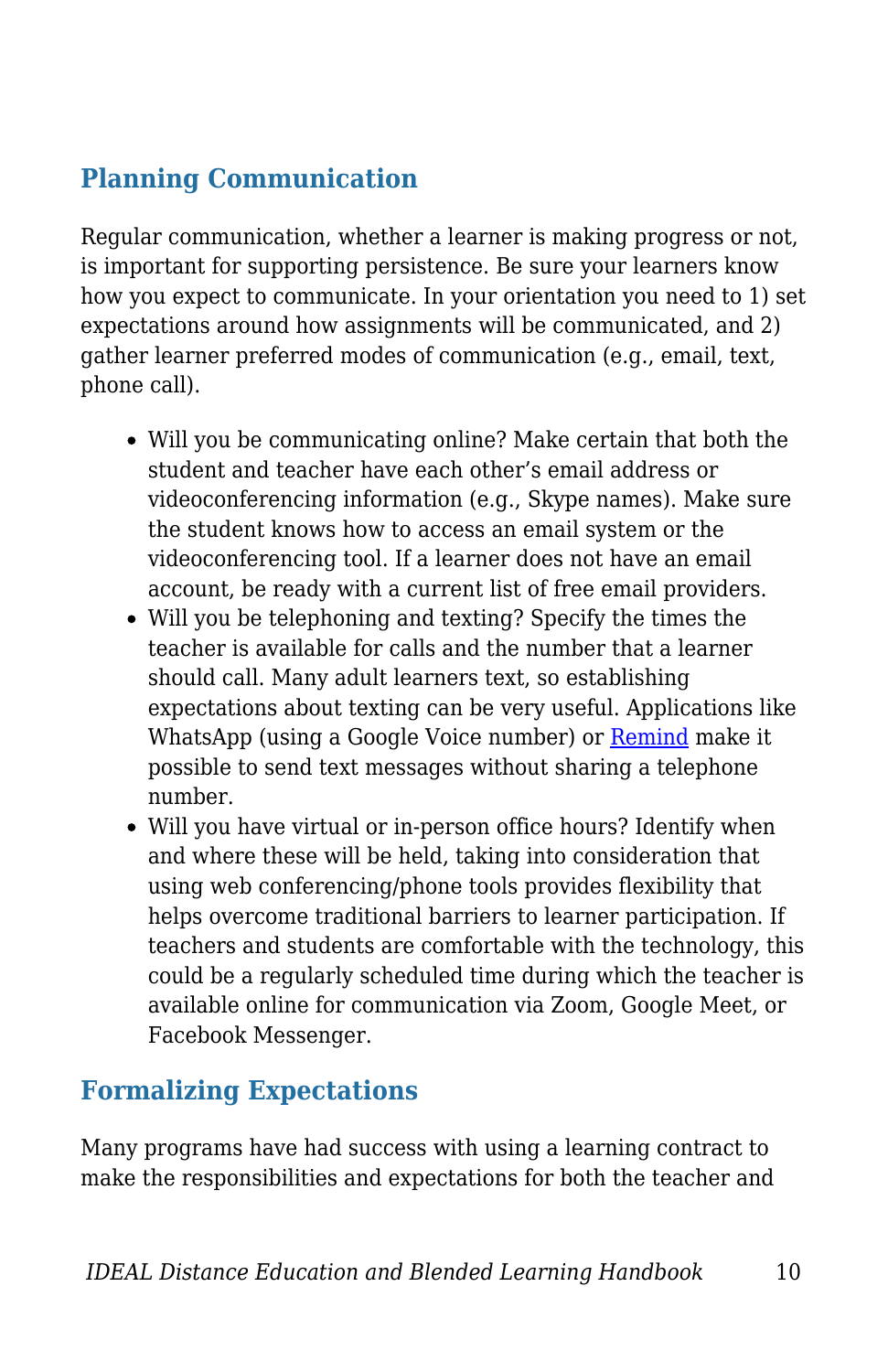the learner clear. Teachers might use a contract, crafted to spell out the specifics and requiring a student's signature. A contract helps keep the student focused and increases the likelihood of staying engaged. Programs using this approach may find it necessary to renegotiate the contract at various points in the distance learning process. [Here is an example of a learning contract from Northern](https://docs.google.com/document/d/1DaslPOlH0YMRBy4ibmXRhw8TbfTReqtLggSKoYqj0iA/edit?usp=sharing) [Shenandoah Valley Adult Education.](https://docs.google.com/document/d/1DaslPOlH0YMRBy4ibmXRhw8TbfTReqtLggSKoYqj0iA/edit?usp=sharing)

Another approach some programs use requires students to complete an agreement or provide a nominal deposit for borrowing learning materials. In Minnesota and Rhode Island, some adult education programs offer use of tablets and Internet hotspots for the time they are enrolled in courses, and both require user agreements. The more clearly expectations for all parties involved are presented before the start of the class, the more smoothly things will operate throughout the class period. Be as specific as possible, following [this mobile](https://drive.google.com/file/d/1ZOcDlXXi3qBT9j1Npf6oI4ykoZE-sSC5/view?usp=sharing) [hotspot and Chromebook user agreement example from NW](https://drive.google.com/file/d/1ZOcDlXXi3qBT9j1Npf6oI4ykoZE-sSC5/view?usp=sharing) [Michigan.](https://drive.google.com/file/d/1ZOcDlXXi3qBT9j1Npf6oI4ykoZE-sSC5/view?usp=sharing)

# **Technology Requirements and Access**

New students need to know how to access learning activities and how and where they can access a computer if they do not have one at home. Additionally, if they are using their own laptops, tablets, or smartphones to access course materials, they might need additional support. You should ask learners to bring these devices to the orientation to be sure learning resources can be both accessed and realistically operated on them. If you are conducting your orientation completely remotely, start by using a digital technology that the students feel comfortable using. For some students, this might be a phone call. Many students are likely using WhatsApp, so you might use that as a way to send demonstration videos that show how to use other technologies you plan to use for your instruction.

It may be helpful to provide students with a "quick reference" sheet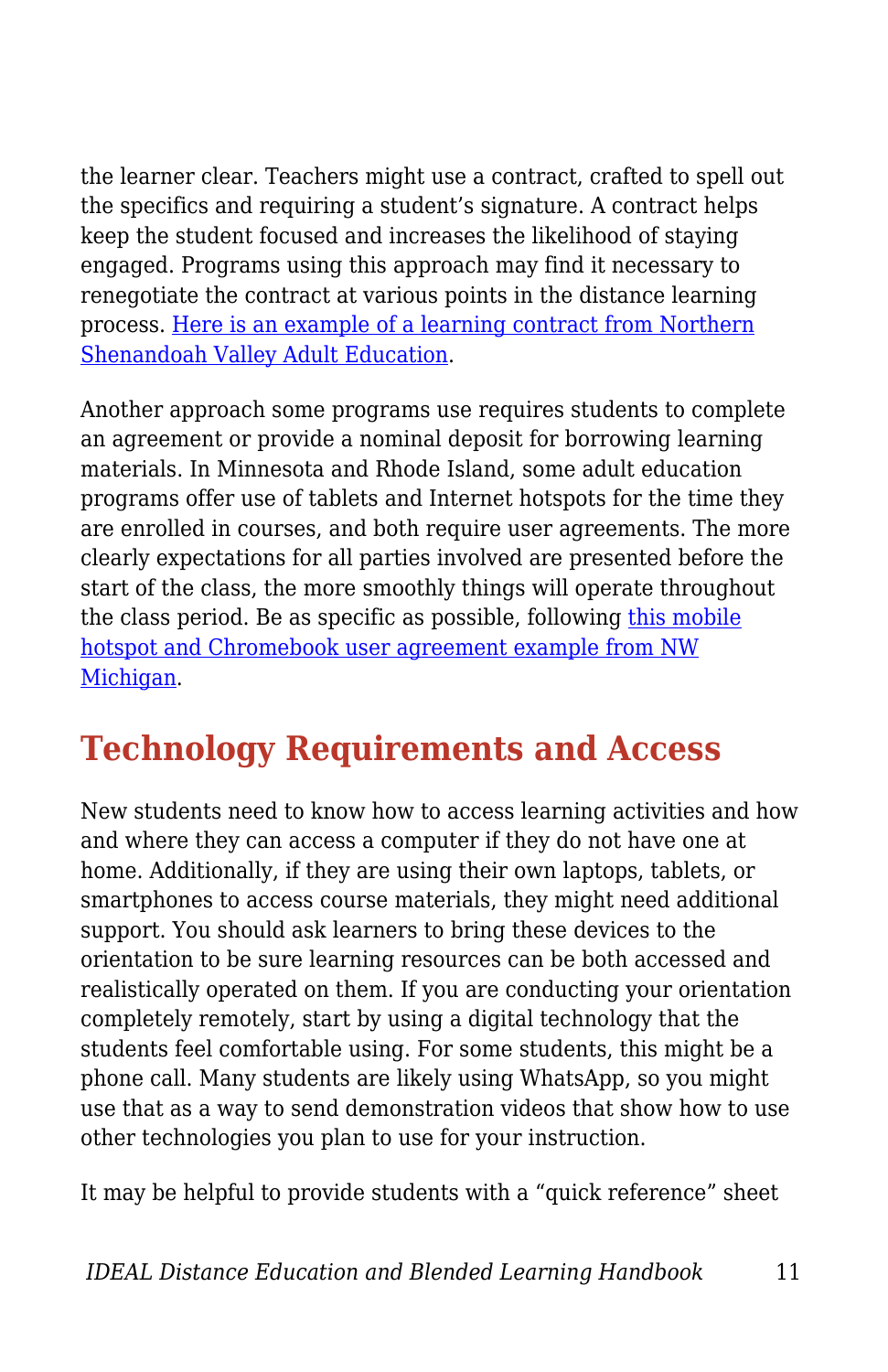listing pertinent information (e.g., contact information for the teacher, step-by-step instructions on accessing the online component of a curriculum, and the address of a website linking to supporting online activities) for later reference.

# **Curriculum-Specific Training**

A well-designed orientation provides the opportunity to train students in the skills they need to be successful with the learning activities. Clearly, students need to understand the program and how and when to use various components. Some popular, commercially licensed curricula make orientation materials available. For example, [Edmentum offers a student orientation for Plato](http://supportcdn.edmentum.com/Plato_Student_Orientation.pdf) and [Burlington](http://www.burlingtonenglish.com/wp-content/uploads/2015/11/BCP_Program-Orientation.pdf) [English provides a comprehensive orientation program](http://www.burlingtonenglish.com/wp-content/uploads/2015/11/BCP_Program-Orientation.pdf) that can be used by organizations to train teachers on how to use the program, and by teachers to train their students. These resources may have too much information for every learner, but they illustrate well the breadth of skills required for successful engagement in learning activities. You may want to create your own help document based on the information provided. You could also cover all the required information in a PowerPoint presentation or short video that could be posted on your organization's website so that students can go back and review it again. [St. Paul Adult Basic Education has created](https://www.spps.org/Page/36659) [several videos,](https://www.spps.org/Page/36659) including Zoom and Google Classroom help videos in multiple languages.

### **Orienting Learners at a Distance**

### **Planned Pure Distance Programming**

Most of this chapter has discussed orientation from the perspective of programs that conduct face-to-face orientations for distance or blended learning. However, some states have pure distance education programs (e.g., Pennsylvania), where the majority of instruction is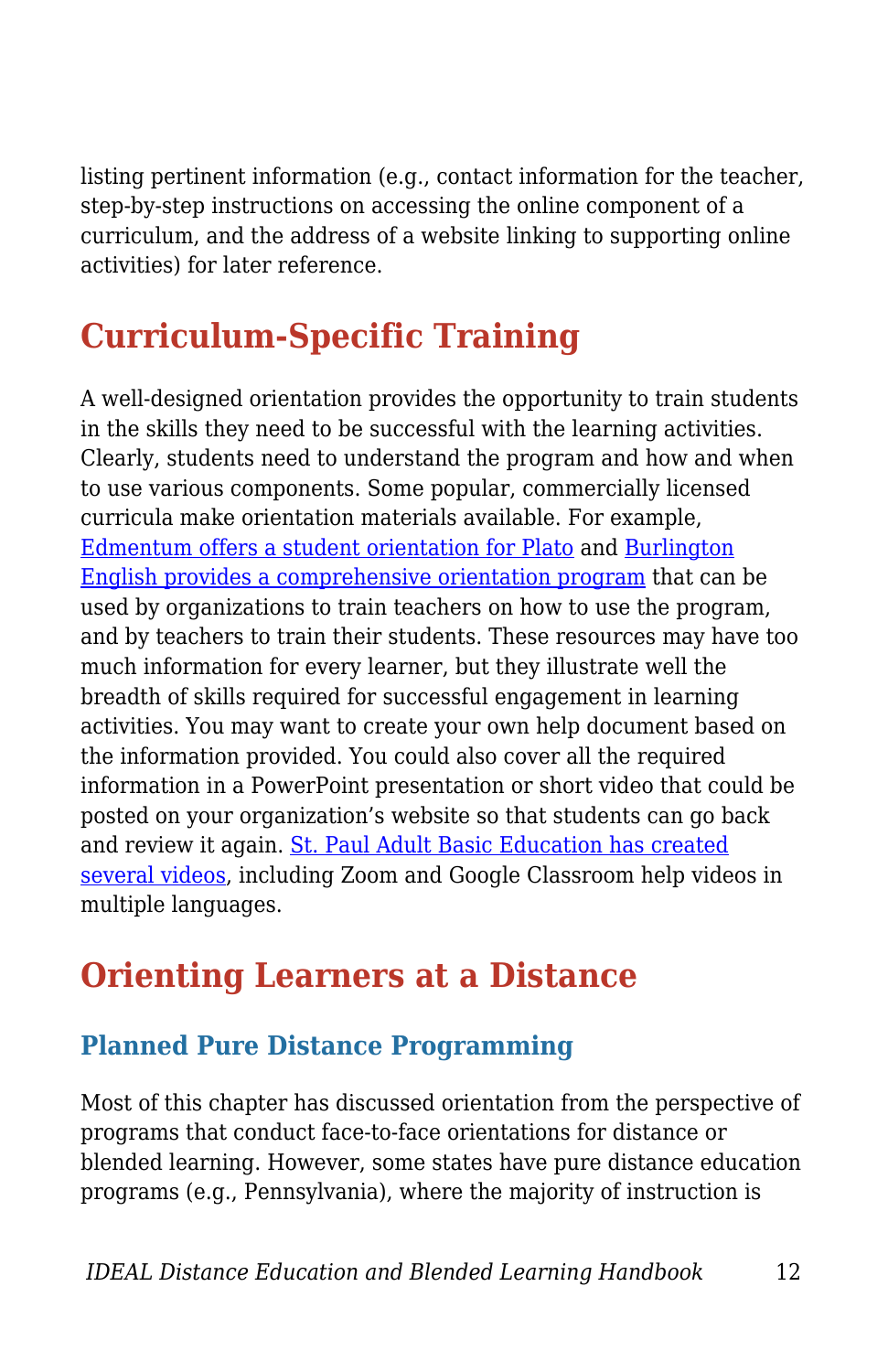delivered at a distance. The students find these programs either online, through a statewide referral service, or through another referral source. These students complete intake, assessment, screening, and orientation in person at a local adult education organization. Learners may also complete additional orientation activities at a distance. This may be done synchronously through webinars as well as asynchronously using online activities.

For example, Pennsylvania uses webinar technology to introduce students to the program, discuss distance learning expectations, and allow students to practice using the technology that will be used during the program's weekly online classes. Missouri has had students complete online activities that walked students through the steps of developing a distance learning plan and explored the curriculum. Distance teachers in both states support students throughout the orientation.

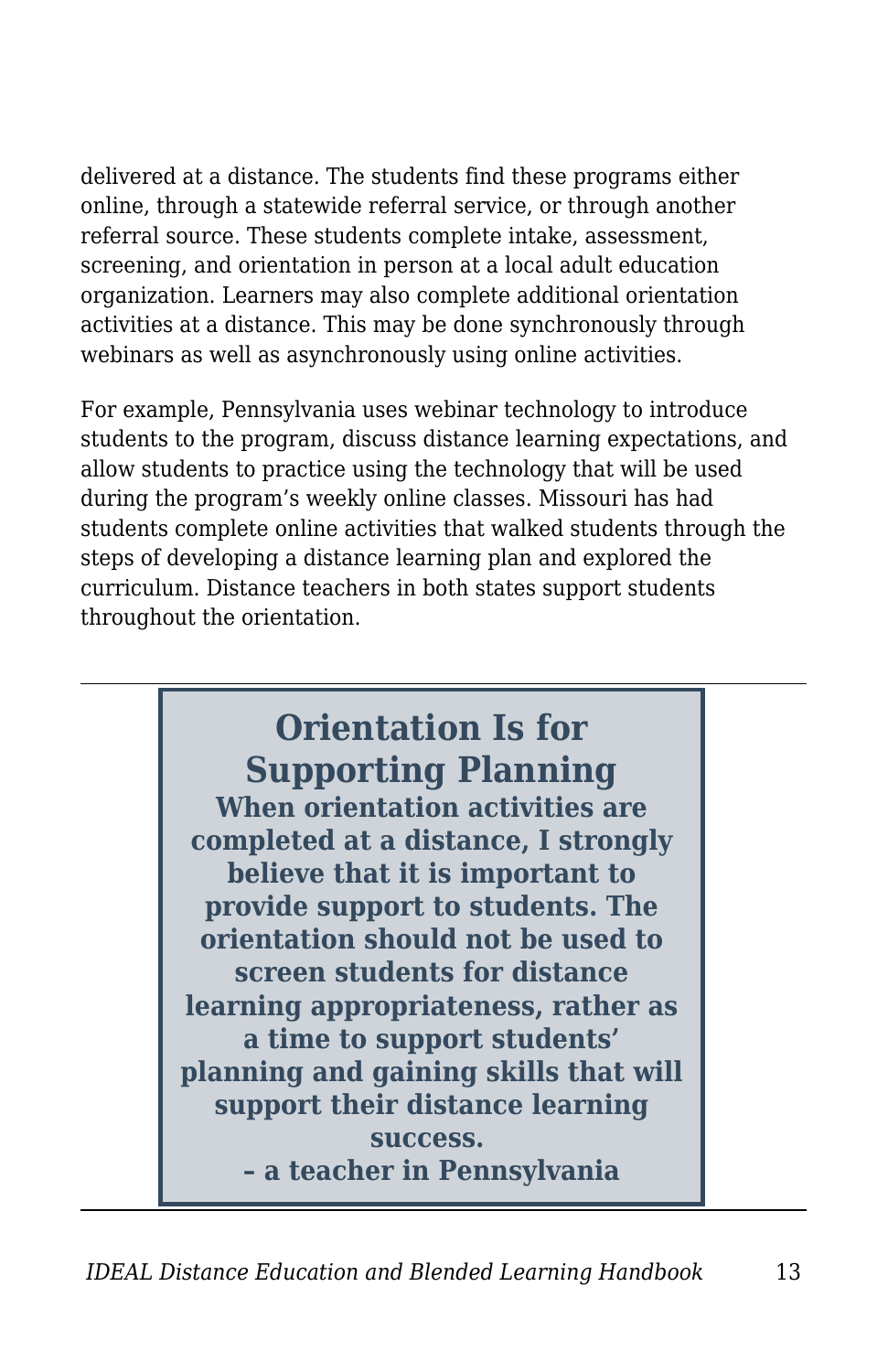### **Remote Orientation When In-person Is Not Practical**

Beyond the planned pure distance programming described above, there are times when it is not possible to meet in person. The National Immigration Forum supported development and implementation of a completely remote workplace ESL class, which included a robust remote onboarding and orientation process.

Important features of the onboarding included starting communication with phone calls and texting to ensure that students could access the videoconferencing tool and then using that tool to introduce the course Moodle site and other learning technologies. For introduction of each technology, teachers provided incremental and highly visual and proactive guidance, and were available for tech support that was often provided in a learner's home language. You can read more about this effort in their report, *[Upskilling New](https://immigrationforum.org/article/upskilling-new-americans-innovative-english-training-for-career-advancement/) [Americans: Innovative English Training for Career Advancement](https://immigrationforum.org/article/upskilling-new-americans-innovative-english-training-for-career-advancement/)*.

Similar steps proved effective for countless programs that moved their instruction rapidly online because of the pandemic. A common pathway for introducing technologies was phone call to WhatsApp to Zoom to other educational technologies that enhanced engagement and communication.

Although it is possible to orient students completely at a distance, it is important to ensure some face-to-face time during orientation, even if that is via videoconference. Face-to-face orientations, especially those done in person, are consistent with the growing preference for using a blended model of distance education to serve adult learners. Pure distance learning programs may find that additional orientation activities need to be completed at a distance to fully prepare the student for distance learning. Students should be supported by a distance teacher as they work through these activities.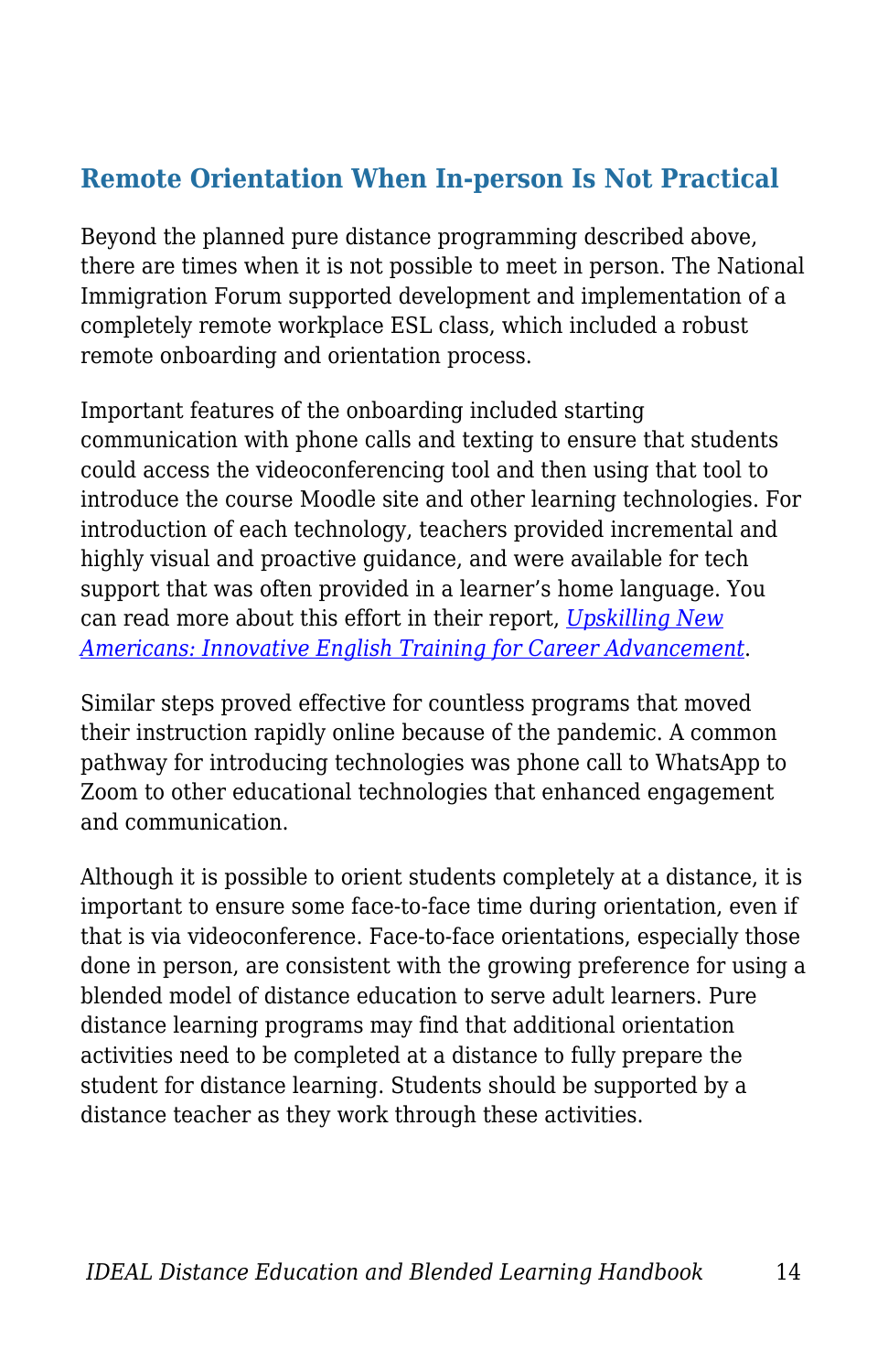### **NRS Requirements**

Finally, orientations provided completely at a distance do not fit well with the NRS requirements if programs are seeking to monitor learner progress through NRS level gain. The standardized testing required for this is best accomplished in person, in a proctored setting. Some states have made arrangements with local libraries and community-based organizations to disburse students across settings in order to accommodate proctored assessments with social distancing during the COVID-19 pandemic. This strategy also might allow proctored assessments of students in locations closer to their homes. In either case, the remaining orientation activities can be delivered at a distance.

It should be noted that OCTAE has granted some leeway on placement testing because of the pandemic, issuing in April of 2020 a new policy of "provisional placement" allowing teachers to use their expertise to place a participant into an established educational function level. It remains to be seen if allowances made to ease intake and reporting requirements during the pandemic will develop into policy shifts that better support remote orientation moving forward. [You can see the](https://www2.ed.gov/policy/adulted/guid/memoranda.html) [OCTAE policy memos here](https://www2.ed.gov/policy/adulted/guid/memoranda.html) and will read more about these policies in Chapter 6, Assessment: Student Participation and Progress.

## **Craft Your Orientation**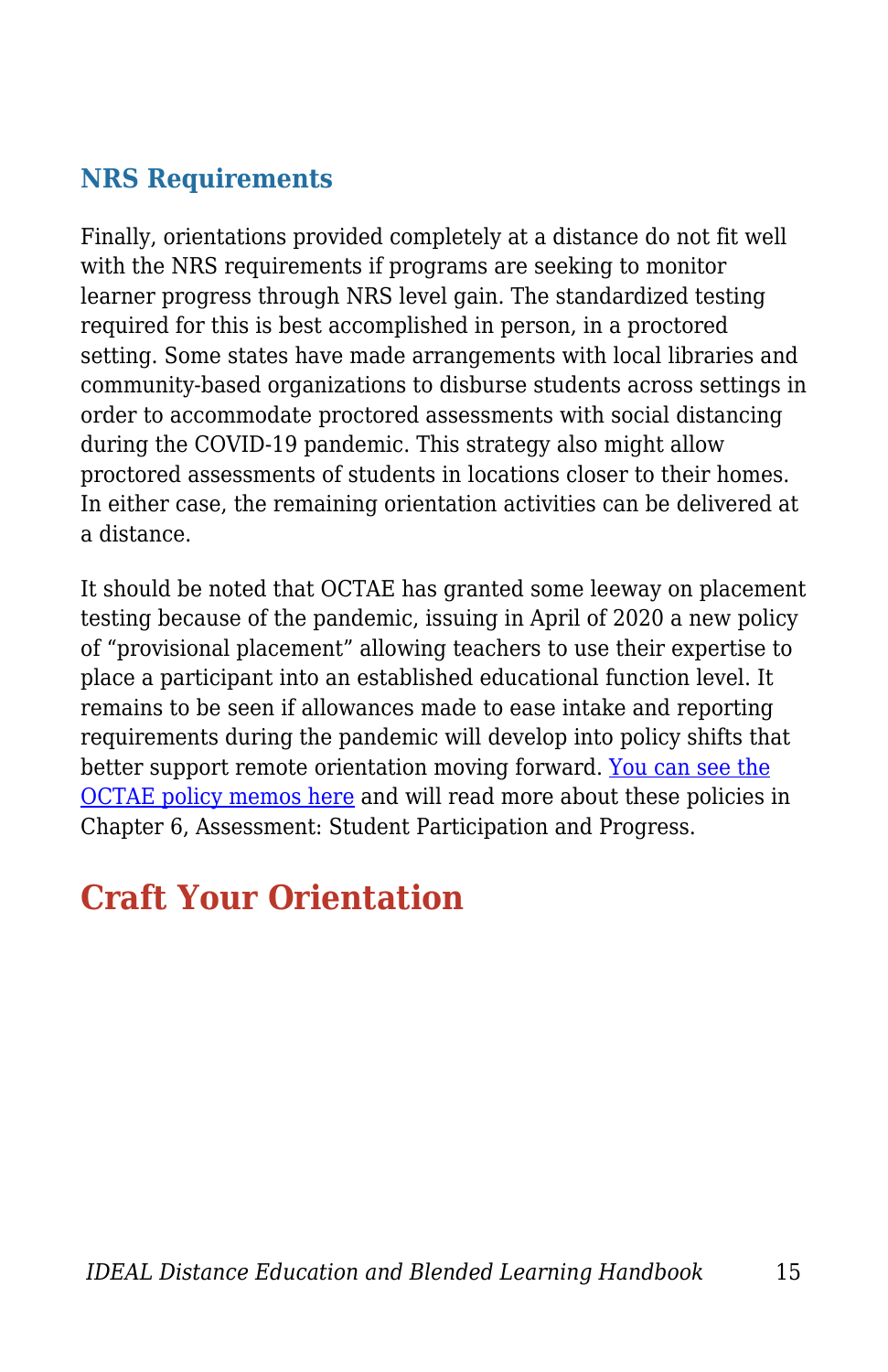### **Activity 4.1: Technology Training**

#### **Consider the skills needed to make use of specific curricula, communication tools, and web-based materials.**

Identify the features of the curriculum or technologies for which students will need training and explain how you will provide this training during your orientation session. Please think broadly about the technology demands of the many aspects of instruction, practice, and communication that define your distance or blended program.

#### **Activity 4.2: Elements of an Orientation Plan**

#### **Begin to lay out the elements of an orientation plan for your distance education or blended learning program.**

List the components you want to include and describe how you will implement each of them. Your plan should be geared toward the pilot you are working to build for this course. The goal of this activity is to have a plan you can put into action with all of your students, yet allow you to remain flexible enough to meet the needs of individual students.

Note that in the course, IDEAL 101: Foundations of Distance Education and Blended Learning, these prompts are expanded into fully developed collaborative activities for your team to complete together.

### **References**

*Policy Guidance and Policy Memoranda*. (2020). U.S. Department of Education Office of Career, Technical, and Adult Education. [https://edtechbooks.org/-GqYI](https://www2.ed.gov/policy/adulted/guid/memoranda.html)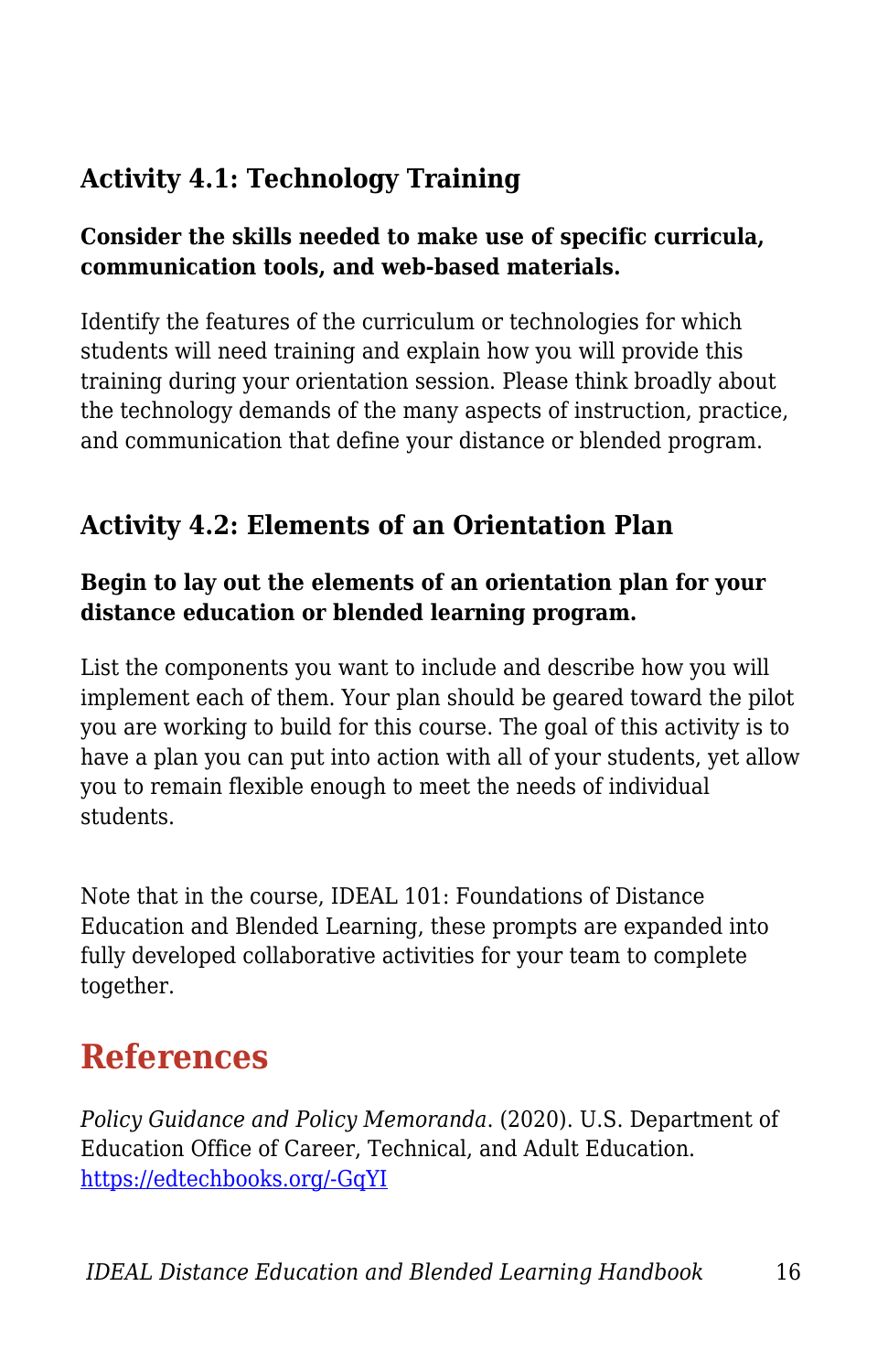Porter, P., & Sturm, M. (2006). *Crossing the great divides: Distance learning and flexible delivery in adult basic education*. Ontario: AlphaPlus Centre. [https://edtechbooks.org/-iBk](http://en.copian.ca/library/research/divides/divides.pdf)

*Technical assistance guide for performance accountability under the Workforce Innovation and Opportunity Act*. (2019). National Reporting System for Adult Education. [https://edtechbooks.org/-Lyr](https://nrsweb.org/policy-data/nrs-ta-guide)



Consortium, I. (2020). *IDEAL Distance Education and Blended Learning Handbook*. EdTech Books. Retrieved from https://edtechbooks.org/ideal\_dl\_handbook



**[CC BY-NC-SA](https://creativecommons.org/licenses/by-nc-sa/4.0):** This work is released under a CC BY-NC-SA license, which means that you are free to do with it as you please as